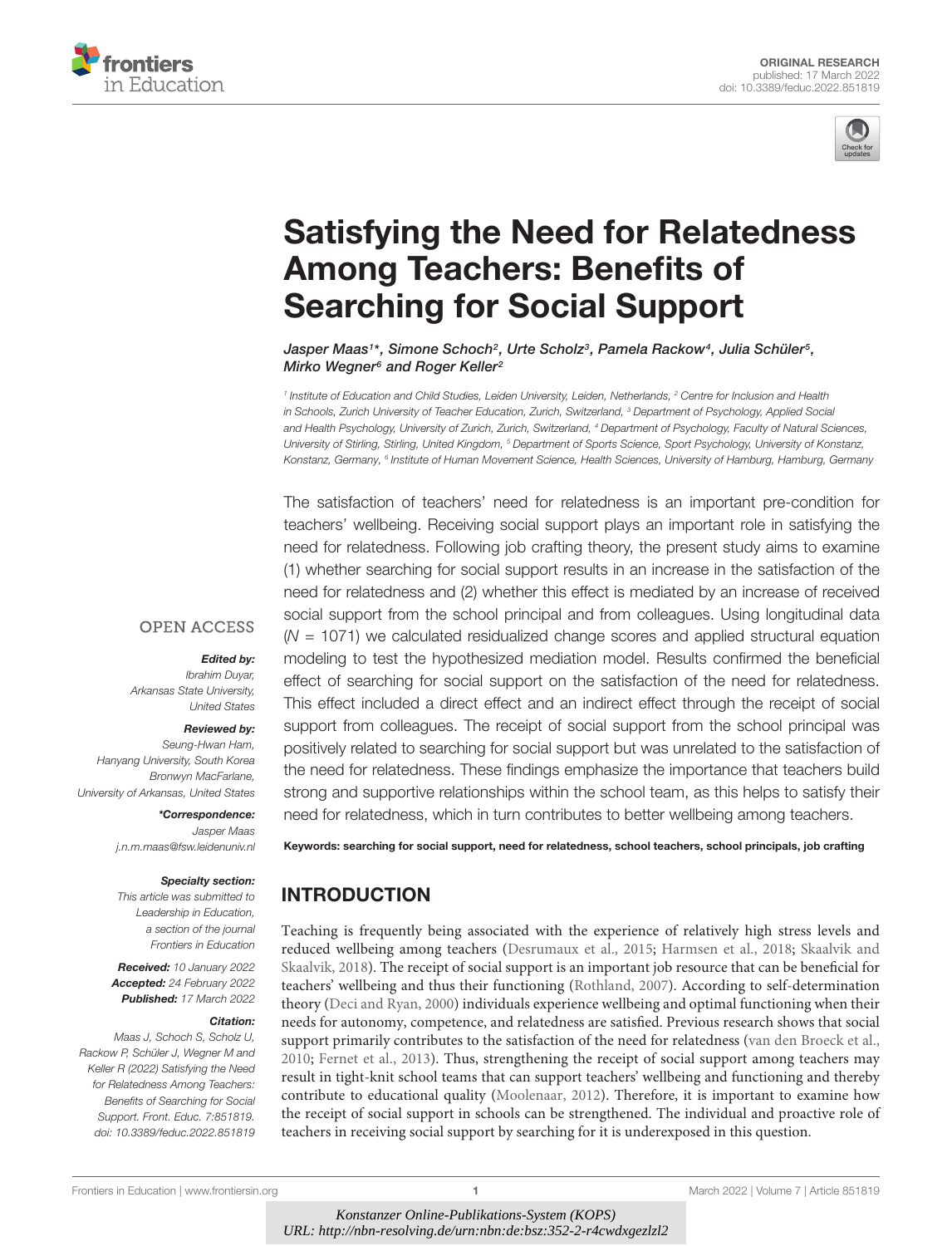# Searching for Social Support

The exchange of social support is an essential aspect of social interactions [\(Knoll and Kienle,](#page-8-5) [2007\)](#page-8-5) which involves the qualitative aspect of helping behavior between two persons. Multiple types of such supportive interactions can be distinguished. Perceived or anticipated social support entails the support a person expects to be available in their social network when help is needed [\(Knoll and Kienle,](#page-8-5) [2007\)](#page-8-5). Studies indicated that perceived social support is rather a stable than a modifiable characteristic (e.g., [Sarason et al.,](#page-8-6) [1987\)](#page-8-6). Thus, perceived social support is rather independent from the actual behavior a specific network member displays and therefore not an optimal indicator to measure supportive interactions [\(Knoll and Kienle,](#page-8-5) [2007\)](#page-8-5). In contrast, received social support is a retrospective report that reflects actual support transactions from specific network members [\(Uchino,](#page-8-7) [2009\)](#page-8-7). The present study focusses on received social support.

The concept of job crafting [\(Wrzesniewski and Dutton,](#page-8-8) [2001;](#page-8-8) [Tims and Bakker,](#page-8-9) [2010\)](#page-8-9) provides a bottom-up perspective from which we can examine what teachers individually can contribute to the social support they receive and therefore to their satisfaction of the need for relatedness. Job crafting involves a process in which employees individually and proactively adjust job demands and job resources to make their job better fit their needs, preferences, and abilities [\(Wrzesniewski and Dutton,](#page-8-8) [2001;](#page-8-8) [Tims and Bakker,](#page-8-9) [2010\)](#page-8-9). This is in contrast to a top-down perspective that focuses on changes in the work environment initiated by supervisors. Searching for social support is a central element of job crafting that aims at actively increasing the social support one receives [\(Tims et al.,](#page-8-10) [2012\)](#page-8-10). First studies from occupational health psychology that examined samples outside the context of schools suggest that searching for social support can increase the receipt of social support [\(Tims et al.,](#page-8-11) [2013;](#page-8-11) [Demerouti et al.,](#page-7-3) [2015\)](#page-7-3). However, whether teachers' individual and proactive search for social support may result in an actual increase in the receipt of support is unclear.

Furthermore, teachers have two sources at school to which they might turn to for receiving social support: the school principal and colleagues. The nature of the relationship between the one giving and the one receiving support may influence the effects of social support [\(Sarason et al.,](#page-8-12) [1994\)](#page-8-12). Therefore, we explore possible differences in the effect of teachers' search for social support on the receipt of social support from the school principal and from colleagues and possible differences in their effect on the satisfaction of the need for relatedness.

# Searching for Social Support and the Satisfaction of the Need for Relatedness

The basic psychological need for relatedness involves feelings of respect, understanding, and connectedness which result from strong interpersonal relationships [\(Deci and Ryan,](#page-7-1) [2000\)](#page-7-1). The need to form and maintain such relationships is considered to be universal and central to human psychological functioning [\(Baumeister and Leary,](#page-7-4) [1995\)](#page-7-4). The social interaction that occurs in the process of searching for social support and receiving it, strengthens interpersonal relationships and contributes to

feelings of respect, understanding, and connectedness. By searching for social support from the school principal and from colleagues, teachers build meaningful relationships and feel connected to others at work. Empirical studies demonstrated beneficial effects of searching for social support at the workplace, such as more satisfaction of the need for relatedness [\(Bakker and](#page-7-5) [Oerlemans,](#page-7-5) [2019\)](#page-7-5), higher work engagement [\(Bakker et al.,](#page-7-6) [2016\)](#page-7-6), higher job satisfaction [\(Tims et al.,](#page-8-11) [2013\)](#page-8-11), and higher self-rated performance [\(Petrou et al.,](#page-8-13) [2015\)](#page-8-13). The underlying mechanism that can explain these beneficial effects might be found in the aim of searching for social support to increase the amount of social support one receives. This implies that effects on the satisfaction of the need for relatedness are indirect effects through actual changes in the receipt of social support. This mediating process was previously demonstrated in the effects of searching for social support on work engagement, job satisfaction, and burnout [\(Tims et al.,](#page-8-11) [2013\)](#page-8-11).

#### Aim of the Study

To improve educational quality it is important to investigate the individual and proactive role that teachers can play in strengthening the social support they receive at work. So far, it is unclear whether searching for social support results in an actual increase in the receipt of social support among teachers. Moreover, there is limited evidence for processes that explain the benefit that can arise from searching for social support. Therefore, the aim of this study is to examine whether searching for social support results in satisfaction of the need for relatedness and whether this is mediated by an increase in the social support that teachers receive from the school principal and from colleagues, hence an indirect effect. In contrast, a direct effect would imply that the effect of searching for social support on the satisfaction of the need for relatedness is independent of changes in the social support that teachers receive. Moreover, these effects of the search for social support and its receipt may depend on the source of the social support [\(Sarason et al.,](#page-8-12) [1994\)](#page-8-12). Therefore, we distinguish between the receipt of social support from the school principal and colleagues and examine the different mediating roles. Thus, we advance the following hypothesis:

**Hypothesis**. Searching for social support results in an increase in the satisfaction of the need for relatedness through an increase in the receipt of social support from the school principal and from colleagues.

**[Figure 1](#page-2-0)** shows the hypothesized relationships between searching for social support, receipt of social support, and the satisfaction of the need for relatedness.

# **METHODS**

The hypothesis was tested in a sample of teachers using a longitudinal online study with three measurement time points. The participants were requested to fill out online questionnaires in the school year 2017/2018. The first questionnaire was assessed in September 2017 (T1), the second in January 2018 (T2), and the third in May 2018 (T3). The completion of each questionnaire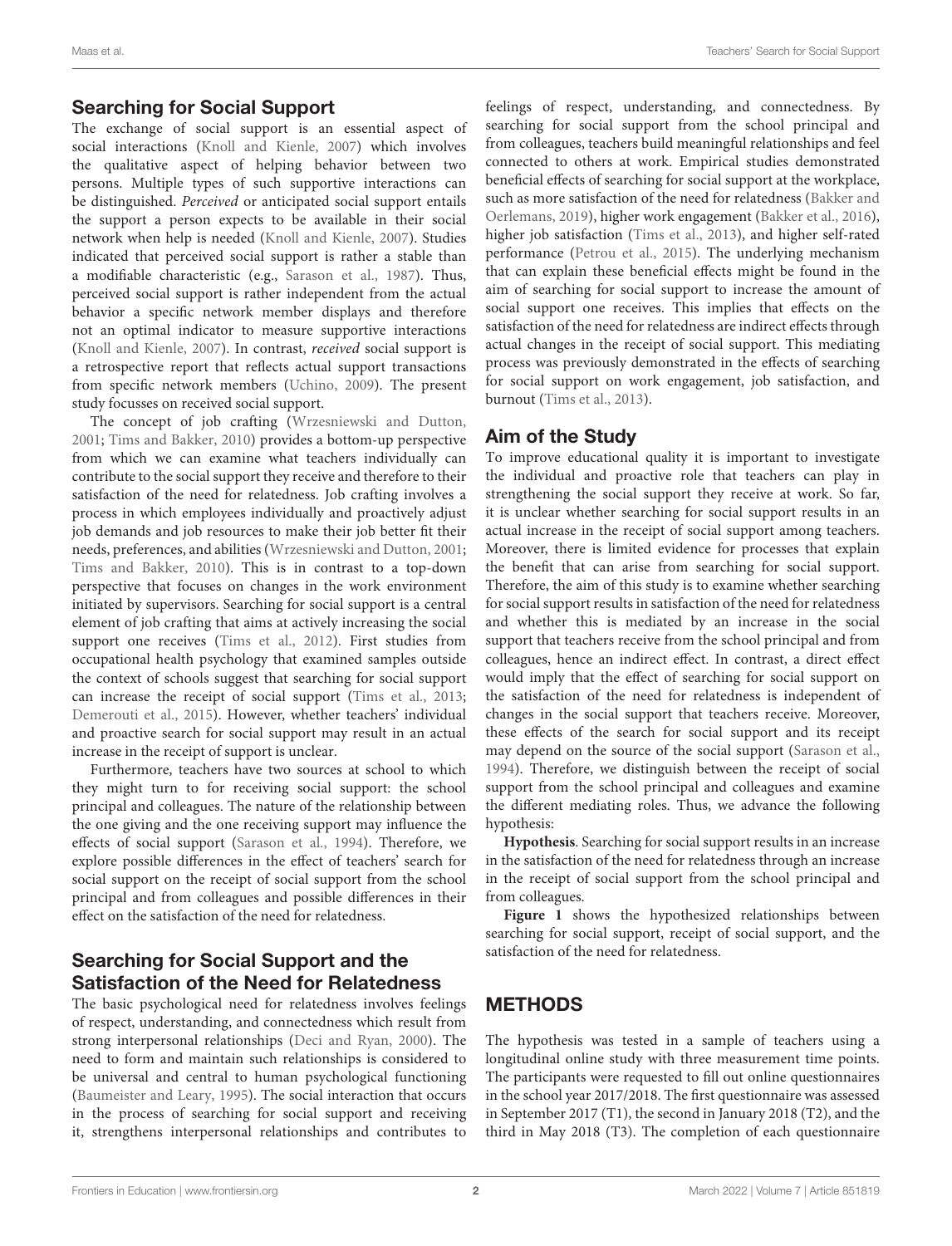

<span id="page-2-0"></span>took 45 min on average. As compensation for their participation the participants received a voucher worth 25 Swiss francs for each of the three completed questionnaires.

#### **Participants**

Participants were teachers at primary (pupils aged 5–12 years) and lower-secondary compulsory school level (pupils aged 13– 15 years) in the German-speaking part of Switzerland. They were recruited through teacher organizations. The participants registered individually for participation by giving written informed consent. Eligible for participation were teachers that: teach at primary or lower secondary school level, have a minimum workload of 10 lessons per week, and work at a school with a formal school principal<sup>[1](#page-2-1)</sup>.

In total,  $N = 1365$  teachers gave written informed consent. Of these,  $n = 1082$  (79.3%) completed all three questionnaires. Over the course of the three measurement points  $n = 283$  participants dropped out (20.7%). Dropout was unrelated to the control variables and to the model variables. From the total sample of  $N = 1,365$  participants, data of  $n = 294$  participants were excluded:  $n = 110$  participants did not meet the conditions for participation,  $n = 154$  participants were special education teacher and worked with very small groups of students in contrast to the other study participants working with groups of around 20 students,  $n = 28$  participants did not have the same school principal during the entire period of data collection (T1–T3), and  $n = 2$  participants gave implausible answers. The final sample consisted of  $N = 1071$  teachers (79.5% females, 18.3% males, 2.1% persons did not report gender). Age ranged between 22 and 65 years ( $M = 42.8$  years,  $SD = 11.3$ ). School level was distributed as follows: 74.7% teachers at primary school level, 23.1% teachers at lower secondary school level, and 2.2% teachers at both primary and secondary school level. There were no significant differences between primary and lower secondary school level

with regard to the study variables<sup>[2](#page-2-2)</sup>. The mean teaching experience was  $M = 17.3$  years (SD = 10.9), and the mean workload was  $M = 80.8\%$  of a full-time equivalent (SD = 20.2). Although the study did not aim to obtain representative data, these sample characteristics corresponded largely to the population of teachers in the German-speaking part of Switzerland in the school year 2016/17. Population characteristics are: 75% females, 25% males, 42% younger than 40 years and 58% older than 40 years, and from the total teacher population in Switzerland 59% teach at primary school level and 29% at lower secondary school level [\(Federal Statistical Office,](#page-7-7) [2018\)](#page-7-7).

#### **Measures**

This section describes the measurement scales which were used for the study variable. We used well-established instruments and adapted them to the school context.

Searching for social support was assessed at T2 because we aimed to measure changes during one school year. In this process of change we assume that "searching for social support" becomes most important for teachers later in the school year instead of at the beginning. Moreover, by this design we aimed to build on and partly replicate the study conducted by [Tims et al.](#page-8-11) [\(2013\)](#page-8-11). This study applied a comparable design by examining effects of "crafting social resources" at T2 on changes in social job resources and wellbeing between T1 and T3.

"Searching for social support" was measured with an adapted version of the scales emotional support seeking and instrumental support seeking from the Pro-active Coping Inventory [\(Greenglass et al.,](#page-7-8) [1999\)](#page-7-8). Due to a strong correlation between searching for emotional and instrumental support  $(r = 0.76, p < 0.000)$  we combined the two scales into one general scale "searching for social support." From the subscale "searching for emotional support" we excluded the item "I know who can

<span id="page-2-1"></span><sup>&</sup>lt;sup>1</sup>At the time of the data collection not all schools in the German speaking part in Switzerland had an organizational structure which included the formal position of school principal.

<span id="page-2-2"></span><sup>&</sup>lt;sup>2</sup>Searching for social support:  $t(935) = 1.16$ ,  $p = 0.247$ ,  $d = 0.090$ . Standardized residual of received social support from the school principal: t(894) = 0.482,  $p = 0.630$ ,  $d = 0.038$ . Standardized residual of received social support from colleagues:  $t(897) = 0.081$ ,  $p = 0.935$ ,  $d = 0.006$ . Satisfaction of the need for relatedness:  $t(900) = 1.961$ ,  $p = 0.050$ ,  $d = 0.153$ .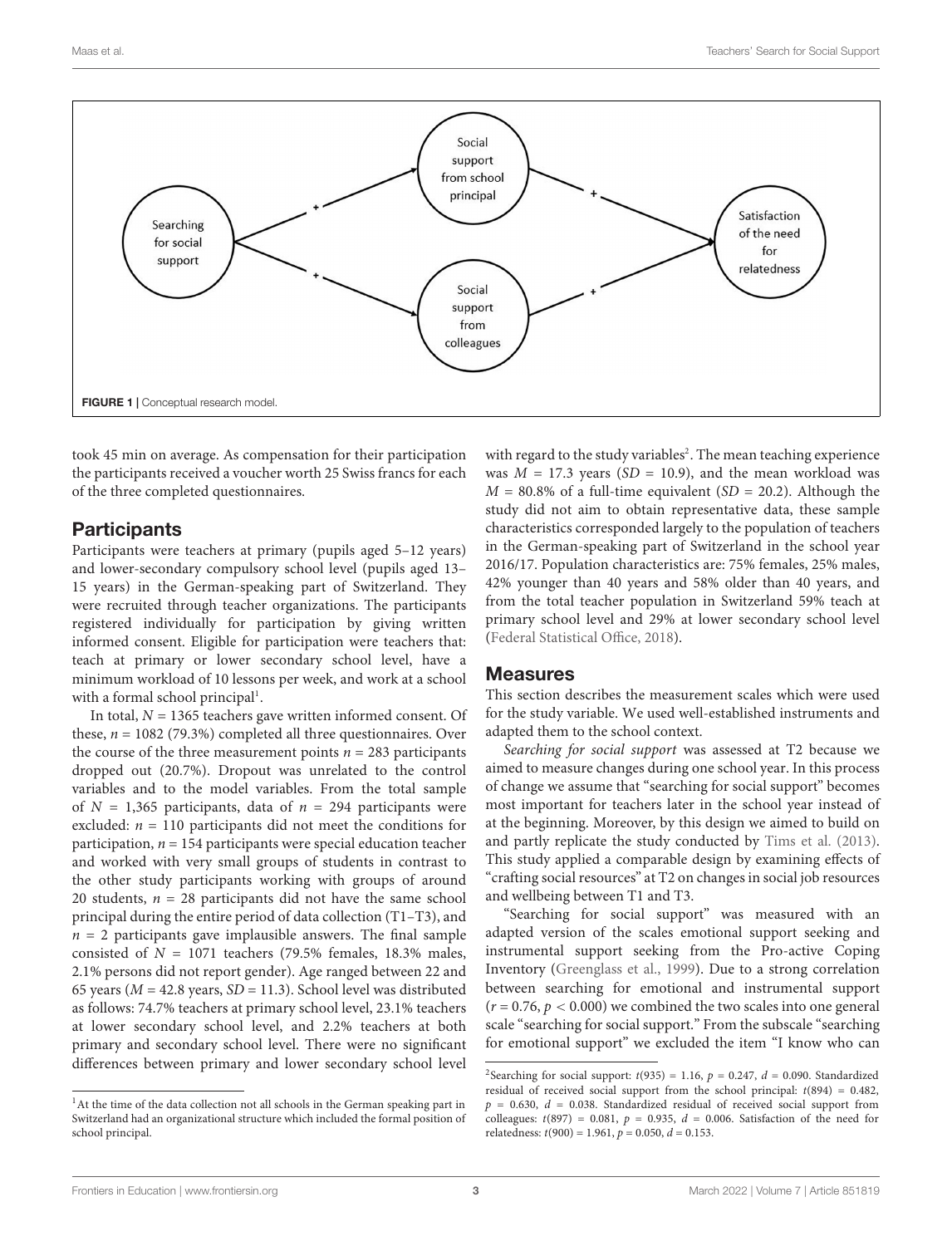be counted on when the chips are down." This item related more to the cognitive level of knowing people that can help. Yet, we aimed to measure the active search for support on the behavioral level. This distinction was also empirically confirmed: the factor loading of this item was considerably lower (0.37) than the factor loadings of the other items (ranging between 0.64, and 0.83). For the same reason we excluded the item "I can usually identify people who can help me develop my own solutions to problems" from the subscale "instrumental support seeking." This item did not relate to an active search for support but rather to a cognitive level of knowing people that can help. Empirically, the factor loading supported this decision because it was considerably lower (0.48) than the factor loadings of the other items (ranging between 0.68 and 0.78). Sample items of the remaining scale were for example "I asked for support from others in my school" and "I asked others in my school what they would do in my situation" with a 4-point response format (anchors is not true and absolutely true). Cronbach's alpha was  $0.91$  ( $M = 2.73$ ,  $SD = 0.67$ ).

Received social support from the school principal and received social support from colleagues were both assessed at T1 and T3 using an adapted version of the Berlin Social Support Scales [\(Schulz and Schwarzer,](#page-8-14) [2003\)](#page-8-14). The original scale was reformulated to fit the school setting and adjusted to the social support provider: school principal or colleagues, respectively. Both scales consisted of the subscales emotional and instrumental social support which were, due to a strong correlation ( $r = 0.85$ ) and 0.86 at T1 and  $r = 0.86$  and 0.87 at T3), merged to create one scale. Moreover, from both scales (school principal and colleagues), three negatively worded items were excluded because they did not load on the intended factor but constituted a separate factor. A phenomenon that appears to be rather common for negatively worded items [\(Barnette,](#page-7-9) [2000\)](#page-7-9). This resulted in two scales both consisting of ten items. A sample item was "My principal/colleagues assured me that I can rely completely on him/her/them" with a 6-point response format (anchors is not true and absolutely true). The scale's internal consistency from the scale "social support from the school principal" was Cronbach's alpha 0.94 at T1 ( $M = 4.11$ ,  $SD = 1.26$ ) and 0.95 at T3 ( $M = 3.93$ ,  $SD = 1.31$ ), and from "social support from colleagues" was Cronbach's alpha 0.93 at T1 ( $M = 4.72$ ,  $SD = 1.06$ ) and 0.94 at T[3](#page-3-0) ( $M = 4.61$ ,  $SD = 1.07$ )<sup>3</sup>.

Satisfaction of the need for relatedness: was assessed at T1 and T3 with the German version of the Work-related Basic Need Satisfaction scale [\(van den Broeck et al.,](#page-8-3) [2010\)](#page-8-3). The scale consisted of 6 items with a 5-point response format (anchors not true at all and absolutely true). A sample item was "At work I feel as part of a group." Cronbach's alpha was 0.81 at T1 ( $M = 3.98$ ,  $SD = 0.76$ ) and 0.84 at T3 ( $M = 3.96$ ,  $SD = 0.78$ ).

#### Data Analyses

The hypothesized model was tested with structural equation modeling using R version 3.4.3 [\(R Core Team,](#page-8-15) [2018\)](#page-8-15) and the Lavaan package version 0.6-3 [\(Rosseel,](#page-8-16) [2012\)](#page-8-16).

To estimate the hypothesized model, we used robust maximum likelihood estimation (MLR), which is robust against violations of normality assumptions [\(Lai,](#page-8-17) [2018\)](#page-8-17). Full information maximum likelihood estimation (FIML) was used to handle missing data [\(Graham and Coffman,](#page-7-10) [2012\)](#page-7-10).

Model fit was assessed using the chi-square/df ratio (χ 2 /df), the Root Mean Square of Approximation (RMSEA), Standardized Root Mean Residual (SRMR), and the Comparative Fit Index (CFI). Values of  $\chi^2$ /df < 5 indicate good model fit [\(West et al.,](#page-8-18) [2012\)](#page-8-18). RMSEA values of  $\leq 0.06$  indicate a good fit, SRMR values of <0.08 are considered as a good fit, and the incremental fit indices CFI  $>0.95$  reflects a good fit [\(Hu and](#page-8-19) [Bentler,](#page-8-19) [1999\)](#page-8-19). To test the proposed mediated effects we used bootstrapping instead of the MLR estimator. Bootstrapping is a statistical re-sampling method recommended for testing indirect effects which creates an empirical sampling distribution through resampling the original sample [\(MacKinnon et al.,](#page-8-20) [2004;](#page-8-20) [Preacher and Hayes,](#page-8-21) [2008\)](#page-8-21). Estimations of confidence intervals of indirect effects by bootstrapping are more accurate, because it does not assume a normal sampling distribution, which is the case for indirect effects [\(Shrout and Bolger,](#page-8-22) [2002\)](#page-8-22). We computed bias-corrected bootstrap 95% confidence intervals from 1,000 resamples [\(MacKinnon et al.,](#page-8-20) [2004;](#page-8-20) [Preacher and](#page-8-21) [Hayes,](#page-8-21) [2008\)](#page-8-21). A significant mediation is indicated when the confidence intervals exclude zero.

To measure change over the course of one school year in the receipt of social support and in teachers' satisfaction of the need for relatedness, we used residualized change scores (cf., [Tims et al.,](#page-8-11) [2013\)](#page-8-11). Following the recommendations of [Smith](#page-8-23) [and Beaton](#page-8-23) [\(2008\)](#page-8-23), standardized residualized change scores were computed by regressing T3 scores on the corresponding T1 scores. The differences between the predicted and the observed scores at T3 were included as standardized residual scores in the hypothesized mediation model. Compared to simple difference scores, residualized change scores have higher reliability because they do not correlate with the initial T1 score [\(Williams et al.,](#page-8-24) [1987\)](#page-8-24). Residualized change scores indicate which individuals have changed more, or less, than can be expected based on their T1 score [\(Smith and Beaton,](#page-8-23) [2008\)](#page-8-23).

# RESULTS

# Preliminary Analyses: Descriptives and **Correlations**

Descriptive statistics and zero-order correlations of the variables at T1 and T3 and the model variables are displayed in **[Table 1](#page-4-0)**. Zero-order correlations between T1 and T3 measurement waves were strong ranging between  $r = 0.62$  and  $r = 0.73$  ( $p < 0.001$ ). Furthermore, zero-order correlations between all model variables were significant ( $p < 0.01$ ).

# Preliminary Analyses: Model Fit of the Measurement Model

We tested the model fit of the measurement model applying a confirmatory factor analysis. The measurement model yields a

<span id="page-3-0"></span><sup>&</sup>lt;sup>3</sup>Factor analyses are available upon request from the authors.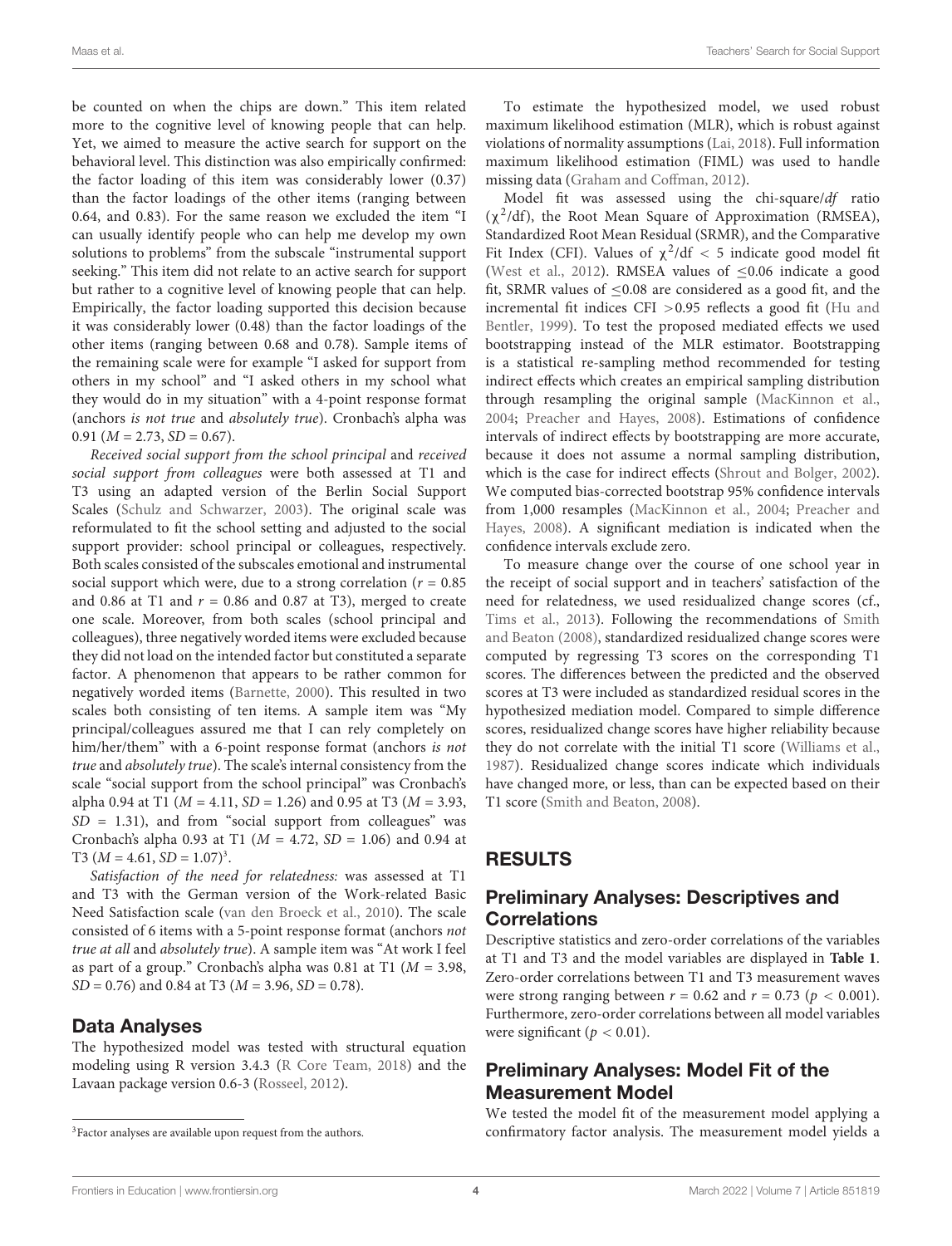<span id="page-4-0"></span>TABLE 1 | Zero-order correlations between variables at T1 and T3 and between model variables and cronbach's alpha (N = 1071).

| Variable                                       |           | $\overline{2}$ | 3         | 4         | 5         | 6         |           | 8                        | 9         | 10 |
|------------------------------------------------|-----------|----------------|-----------|-----------|-----------|-----------|-----------|--------------------------|-----------|----|
| 1. Social support from school principal T1     | (0.94)    |                |           |           |           |           |           |                          |           |    |
| 2. Social support from colleagues T1           | $0.28***$ | (0.93)         |           |           |           |           |           |                          |           |    |
| 3. Satisfaction of the need for relatedness T1 | $0.26***$ | $0.50***$      | (0.81)    |           |           |           |           |                          |           |    |
| 4. Social support from school principal T3     | $0.69***$ | $0.23***$      | $0.26***$ | (0.95)    |           |           |           |                          |           |    |
| 5. Social support from colleagues T3           | $0.26***$ | $0.62***$      | $0.44***$ | $0.28***$ | (0.94)    |           |           |                          |           |    |
| 6. Satisfaction of the need for relatedness T3 | $0.27***$ | $0.47***$      | $0.73***$ | $0.28***$ | $0.56***$ | (0.84)    |           |                          |           |    |
| 7. Searching for social support T2             | $0.19***$ | $0.39***$      | $0.40***$ | $0.24***$ | $0.44***$ | $0.43***$ | (0.91)    |                          |           |    |
| 8. A Social support from school principal      | $\circ$   | 0.05           | $0.10**$  | $0.72***$ | $0.14***$ | $0.14***$ | $0.13***$ | $\overline{\phantom{0}}$ |           |    |
| 9. $\Delta$ Social support from colleagues     | $0.09***$ | $\Omega$       | $0.17***$ | $0.17***$ | $0.78***$ | $0.35***$ | $0.25***$ | $0.14***$                | -         |    |
| 10. A Satisfaction of the need for relatedness | $0.11***$ | $0.16***$      | 0         | $0.14***$ | $0.35***$ | $0.69***$ | $0.20***$ | $0.09**$                 | $0.33***$ | -  |

 $T1$  = measurement point 1, T2 = measurement point 2, T3 = measurement point 3. The difference measures ( $\Delta$ ) represent standardized residuals, regressing T3 scores on the corresponding T1 score. Cronbach's alpha listed on the diagonal.

 $*^{*}p$  < 0.01.

 $***p < 0.001$ .

<span id="page-4-1"></span>TABLE 2 | Fit indices of measurement model, structural models, and model comparison.

| Model                      | $\chi^2$ (df) | $\chi^2$ /df | <b>RMSEA</b> | <b>SRMR</b> | CFI   | TLI   | Satorra-Bentler scaled $\Delta \chi^2$ |
|----------------------------|---------------|--------------|--------------|-------------|-------|-------|----------------------------------------|
| 1. Measurement model       | 240.60 (74)   | 3.25         | 0.052        | 0.029       | 0.960 | 0.951 |                                        |
| 2. Full mediation model    | 251.52 (75)   | 3.35         | 0.054        | 0.038       | 0.958 | 0.949 |                                        |
| 3. Partial mediation model | 240.60 (74)   | 3.25         | 0.052        | 0.029       | 0.960 | 0.951 | 2 vs. $3 \Delta \chi^2$ (1) = 14.16*** |

All models are estimated with the robust maximum likelihood estimator; RMSEA, root mean square error of approximation; SRMR, standardized root mean square residual; CFI, comparative fit index; TLI, Tucker–Lewis index.

\*\*\*p  $< 0.001$ .

The measurement model defines the relationships between measured variables and latent constructs without the hypothesized relationships among latent constructs. The partial mediation model includes a direct effect from searching for social support on the satisfaction of the need for relatedness.

sufficient model fit:  $\chi$ 2/df = 3.25, CFI = 0.960, TLI = 0.951, RMSEA = 0.052, SRMR = 0.029 (see **[Table 2](#page-4-1)**).

#### Main Analyses

To test our hypothesis, we compared the hypothesized full mediation model with a partial mediation model. The partial mediation model included a direct effect from searching for social support on the change in satisfaction of the need for relatedness. Scaled Satorra-Bentler  $\chi^2$  difference tests showed that including this direct effect significantly improved the model fit:  $\Delta \chi^2$  (1) = 14.16,  $p < 0.001$ . Thus, besides the indirect effect of searching for social support on the change in satisfaction of the need for relatedness, there was also a direct effect between those two variables (see **[Figure 2](#page-5-0)**). The indirect effects consisted of a positive effect of searching for social support on the change in receipt of social support from the school principal ( $\beta = 0.14$ ,  $p < 0.001$ ) as well as from colleagues ( $\beta = 0.26$ ,  $p < 0.001$ ), and a positive effect of the change in receipt of social support on the change in satisfaction of the need for relatedness. Yet, the latter positive effect could only be determined for the change in receipt of social support from colleagues ( $β = 0.29, p < 0.001$ ).

Bootstrap analysis showed a difference between the indirect effects via the receipt of social support from the school principal and via the colleagues (see **[Table 3](#page-5-1)**). The change in received social support from colleagues mediated the effect of searching for social support on the change in satisfaction of the need for relatedness (β = 0.08,  $p$  < 0.001). Yet, the change in received social

support from the school principal did not function as mediator of this effect (β = 0.01,  $p = 0.337$ ). The latter finding is primarily due to the insignificant direct effect of the change in received social support from the school principal on the change in satisfaction of the need for relatedness (β = 0.04,  $p$  = 0.374). This gives further clarity to our hypothesis which can only be confirmed for social support from colleagues.

#### **DISCUSSION**

The satisfaction of teachers' need for relatedness is an important pre-condition for teachers' wellbeing, job satisfaction, and consequently for their teaching quality. Empirical evidence shows that receiving social support plays a key role in satisfying the need for relatedness. The present study aimed (1) to test whether searching for social support results in an increase in teachers' satisfaction of the need for relatedness and (2) to examine whether this effect is mediated by an increase of received social support from the school principal and from colleagues. Our results suggest that searching for social support has both a direct and an indirect positive effect on the satisfaction of the need for relatedness. The indirect effect consists of teachers increasing the amount of social support they receive from colleagues and from the school principal by searching for it. In turn, this increase in the amount of received social support is positively related to an increase in the satisfaction of the need for relatedness. However, the indirect effect was only mediated by the receipt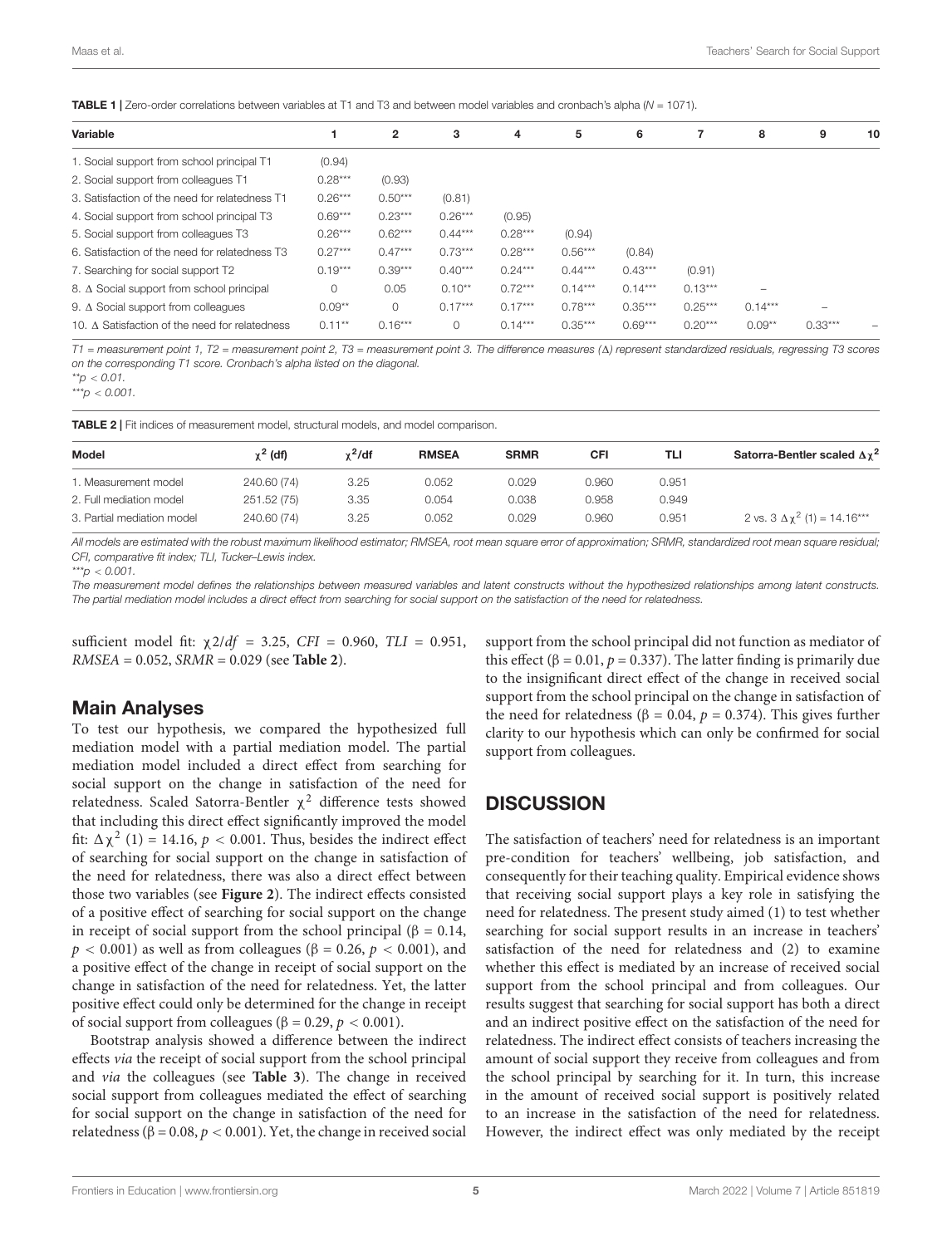

<span id="page-5-1"></span><span id="page-5-0"></span>TABLE 3 | Bootstrapped standardized regression coefficients of indirect and total effects of searching for social support on teachers' satisfaction of the need for relatedness via received social support from the school principal and colleagues.

| Independent variable         | <b>Criterion variable</b>                | <b>Total effect</b> | Specific indirect effect                    |                                   |  |
|------------------------------|------------------------------------------|---------------------|---------------------------------------------|-----------------------------------|--|
|                              |                                          |                     | Social support from<br>the school principal | Social support from<br>colleagues |  |
| Searching for social support | Satisfaction of the need for relatedness | $0.20***$<br>0.01   |                                             | $0.08***$                         |  |

\*\*\*p  $< 0.001$ .

of social support from colleagues and not from the school principal. Besides the indirect effect, the satisfaction of the need for relatedness also benefits directly from searching for social support, thus, independent of changes in the amount of received social support both from the school principal and from colleagues.

# The Benefit of Searching for Social Support

In line with the concept of job crafting [\(Wrzesniewski and](#page-8-8) [Dutton,](#page-8-8) [2001;](#page-8-8) [Tims and Bakker,](#page-8-9) [2010\)](#page-8-9), our results support the assumption that employees can actively adjust their work environment to make it better meet their needs, preferences, and abilities. The finding that teachers can individually and actively contribute to the social support they receive at the workplace and thereby improve the satisfaction of their need for relatedness is an important insight for collaboration in schools. Actual developments in schools such as team-teaching and an increase of part-time working teachers [\(Appius and Nägeli,](#page-7-11) [2017\)](#page-7-11) might influence the extent to which teachers search for social support within the school team. Team-teaching involves collaboration between teachers which could intensify the search for social support making it a normal routine of day-to-day practice. An

increasing number of teachers in Switzerland that work part-time presumably also affects the exchange of social support [\(Brägger](#page-7-12) [and Schwendimann,](#page-7-12) [2022\)](#page-7-12). However, it is rather unclear how this influence might look like. Either working part-time results in less presence within the school team, and consequently in less opportunities to search for social support, or part-time work compels teachers to intensify collaboration which also promotes searching for social support. We argue that it is important to consider such school developments also in the light of their influence on the exchange of social support within school teams.

Searching for social support had a direct as well as an indirect positive effect on the satisfaction of the need for relatedness. This result partly supports previous studies that showed indirect effects of searching for social support on employee outcomes [\(Tims et al.,](#page-8-11) [2013;](#page-8-11) [Demerouti et al.,](#page-7-3) [2015\)](#page-7-3). The direct effect found in the present study might be explained by other sources of social support. Because we examined social support explicitly from either the school principal or teaching colleagues, we consequently excluded social support from other sources at schools such as school psychologists and school social workers.

To the best of our knowledge, only one previous empirical study investigated the effects of job crafting on teachers' basic need satisfaction. The main finding of this study is that job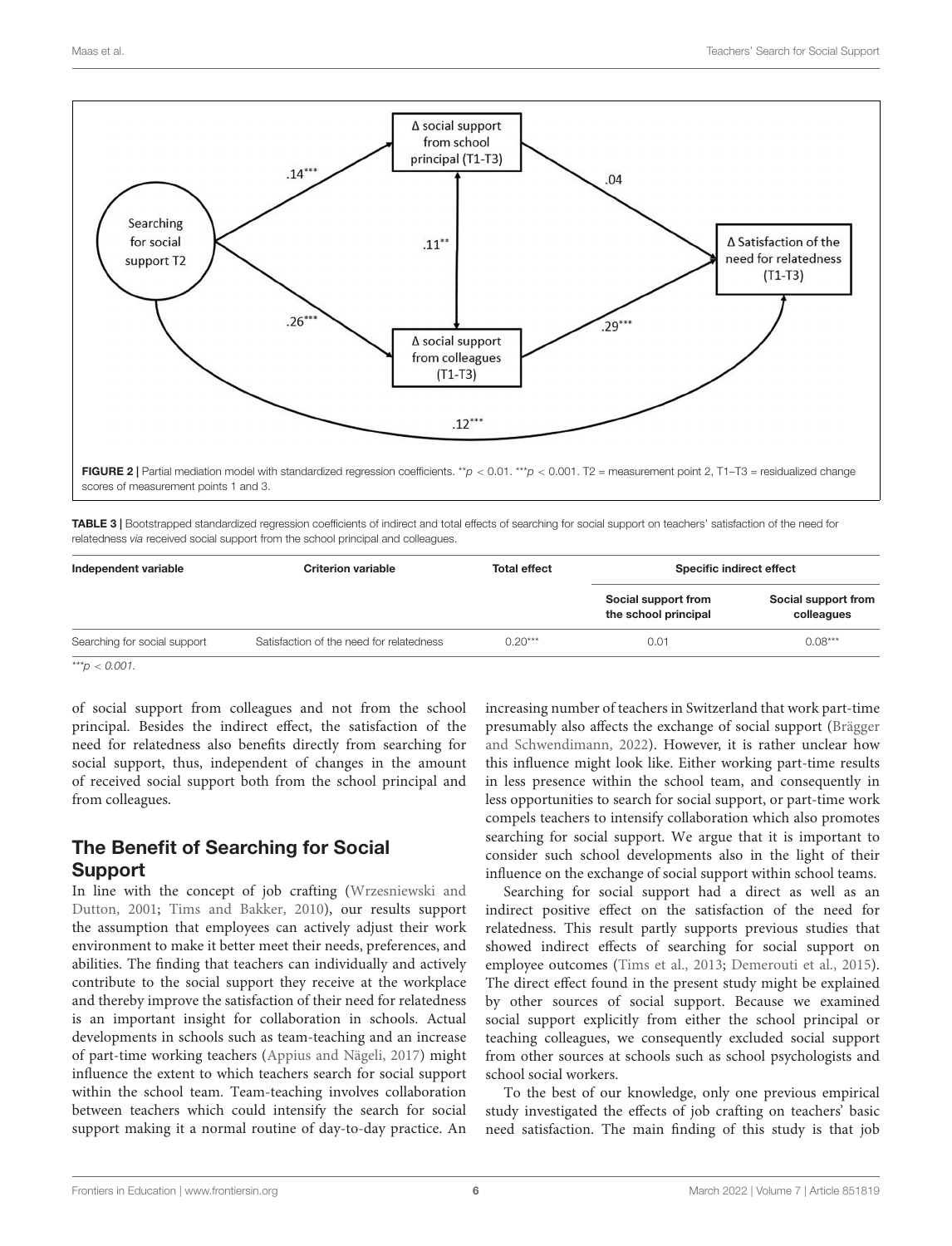crafting contributed to more basic need satisfaction among teachers [\(van Wingerden et al.,](#page-8-25) [2017\)](#page-8-25). A nuanced look at the different aspects of job crafting shows that the effects of job crafting on teachers' basic need satisfaction differ between these aspects. Results suggest that only the aspect "increasing challenging job demands" showed a beneficial relation with basic need satisfaction. The aspect "searching for social support" did not seem to contribute to teachers' basic need satisfaction. This contradicts the results of the present study and gives reason to further investigate the effects of the different aspects of job crafting.

# Receipt of Social Support: Differences Between School Principal and **Colleagues**

The present study revealed differences between the social support received from the school principal and from colleagues. There might be several reasons for these differences: Distributed and shared forms of leadership have the possibility to arise in school organizations [\(Harris,](#page-8-26) [2008;](#page-8-26) [Fuchs and Wyss,](#page-7-13) [2016\)](#page-7-13). Informal leaders, such as experienced teachers, might occupy a central position within the school team from which they assist and advice their colleagues. Accordingly, previous studies suggested that social relationships within school teams do not reflect the formal organizational structure of the school [\(Moolenaar,](#page-8-4) [2012\)](#page-8-4), and that formal advisory roles in the school organization are not always adopted by the formally designated person [\(Penuel et al.,](#page-8-27) [2010;](#page-8-27) [Spillane and Healey,](#page-8-28) [2010\)](#page-8-28). Thus, because colleagues are easily accessible and offer competent support, there might not be a need to request support from the school principal. Additionally, there might be other reasons to rather turn to colleagues for social support than to the school principal. Previous research shows that school principals are less frequently involved in day-to-day social interactions between teachers, such as discussing work related issues [\(Moolenaar et al.,](#page-8-29) [2014\)](#page-8-29). Moreover, a possible explanation could be that school principals might have less available time for such day-to-day social interactions. Thus, teachers might have experienced that their school principal is less available which strengthens them in searching for social support from their colleagues rather than from their school principal. Further, school principals' responsibility of controlling and evaluating teachers' performance might play a role in their more remote position toward their teachers [\(Rothland,](#page-8-2) [2007\)](#page-8-2). Teachers might want to avoid showing the school principal a need for social support as this could be perceived as a limitation of teacher's abilities.

The finding that received social support from colleagues was positively related to the satisfaction of teachers' need for relatedness whereas received social support from the school principal was not, could be explained as follows: The need for relatedness refers to feelings of social connectedness, being a group member, and feeling close with others [\(Deci and Ryan,](#page-7-1) [2000\)](#page-7-1). The important role of social support from colleagues in satisfying this need can be expected. However, as the social interaction between school principals and teachers is less close compared to colleagues [\(Moolenaar et al.,](#page-8-29) [2014\)](#page-8-29), school principals might have less influence on teachers' satisfaction of the basic need for relatedness. Although this seems to

contradict the importance of leadership behavior that aims at the promotion of employees' basic psychological needs for employees' functioning [\(Hetland et al.,](#page-8-30) [2011;](#page-8-30) [Kovjanic et al.,](#page-8-31) [2012\)](#page-8-31), this does not rule out the influence of school principals on the satisfaction of the other basic needs of autonomy and competence. Especially the satisfaction of the need for autonomy seems to benefit from the receipt of social support from the school principal [\(Maas et al.,](#page-8-32) [2021\)](#page-8-32). Moreover, instead of directly affecting their teachers, school principals might rather exert the influence of their leadership behavior indirectly through adjustments in job demands and job resources which creates opportunities to satisfy teachers' needs [\(Vincent-Höper](#page-8-33) [and Stein,](#page-8-33) [2019\)](#page-8-33). Besides this, our results suggest that school principals display an important aspect of supportive behavior by being responsive to teachers' requests for social support and providing social support.

# Strengths and Limitations

The present study has several strengths. First, to the best of our knowledge, this is the first study that examined effects of teachers' search for social support differentiated by source. By distinguishing social support from the school principal and from colleagues, we could show important differences in relation to searching for social support and the satisfaction of the need for relatedness. These differences shed light on the exchange of social support in school teams and how it can contribute to the satisfaction of teachers' basic needs.

Second, by using a longitudinal design and residualized change scores we were able to show relationships over time and actual changes in the receipt of social support and the satisfaction of the need for relatedness. Finding these changes even for a long time-interval of approximately 9 months strengthens our findings. Comparable studies used much shorter time-intervals [\(Tims et al.,](#page-8-11) [2013;](#page-8-11) [Demerouti et al.,](#page-7-3) [2015\)](#page-7-3). Moreover, by covering almost a whole school year the present study provides valuable insight in the occupational reality of teachers across the school year. Although the longitudinal design also implied that study participants had to fill out three online surveys across one school year which was time consuming, the dropout rate was very low. This led to a large sample size of over thousand teachers: to the best of our knowledge one of the biggest teacher samples in the German speaking part of Switzerland.

Yet, there are also some limitations that are worth mentioning. First, despite the longitudinal design, we cannot draw conclusions about causality. The influence of third variables that explains our results cannot be ruled out [\(Mackinnon and Pirlott,](#page-8-34) [2015\)](#page-8-34). Also, short term fluctuations in the receipt of social support and the satisfaction of the need for relatedness could have influenced the changes we demonstrated between the measurement points. Studies that use an experimental design are required to neutralize influences of third variables and short-term fluctuations, and to unfold causal relationships.

Second, by using only self-reports possibly common method variance might have affected our results (CMV; [Podsakoff](#page-8-35) [et al.,](#page-8-35) [2003\)](#page-8-35). However, we intentionally used self-reports because we were interested in teachers' personal experience. Using reports by others for measuring teachers' search for social support, receipt of social support, and satisfaction of the need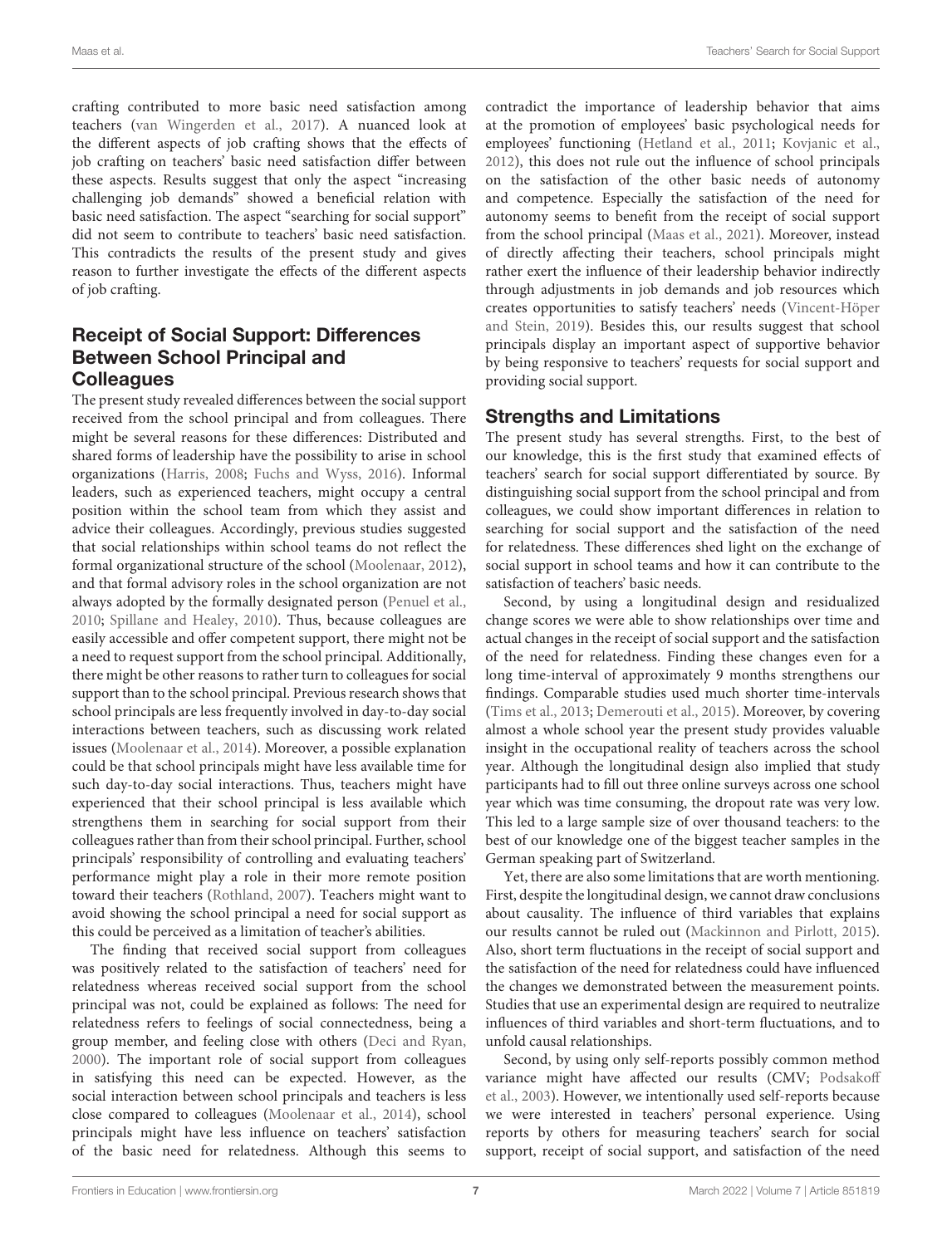for relatedness would be complicated and above that not accurate enough. Moreover, "objective" indicators also have shortcomings, for example, observers' bias, halo, and stereotype effects [\(Kerlinger and Lee,](#page-8-36) [2000\)](#page-8-36).

#### **CONCLUSION**

Previous empirical research showed that the satisfaction of teachers' need for relatedness depends to a great extent on the receipt of social support at school and is an important precondition for teachers' wellbeing, job satisfaction, and teaching quality. The present study suggested that teachers can actively contribute to the satisfaction of their need for relatedness by searching for social support. Our results showed that this effect works both directly and indirectly. The receipt of social support from colleagues functioned as a mediator, whereas the receipt of social support from the school principal did not mediate the positive association between searching for social support and need satisfaction. However, teachers' search for social support was beneficially related to the receipt of social support from both the school principal and colleagues.

Regarding teachers' daily work practice we conclude that teachers should take opportunity to actively strengthen the social resources they receive at work. This helps to satisfy their need for relatedness, which, in turn, can positively contribute to their wellbeing. Therefore, we encourage teachers to actively request for social support both from their school principal and from their colleagues. In situations in which it might be difficult for some teachers to ask for help, school principals may play an important role by promoting a climate of appreciation and acceptance to reduce such barriers. Open social interactions and strong relationships within a school team are important prerequisites for satisfying the need for relatedness and being able to deal with the high demands in the teaching profession.

# **REFERENCES**

- <span id="page-7-11"></span>Appius, S., and Nägeli, A. (2017). Schulreformen im Mehrebenensystem. Eine Mehrdimensionale Analyse von Bildungspolitik [School Reforms in a Multi-Level System. A Multidimensional Analysis of Education Policy]. Wiesbaden: Springer Fachmedien.
- <span id="page-7-5"></span>Bakker, A. B., and Oerlemans, W. G. M. (2019). Daily job crafting and momentary work engagement: a self-determination and self-regulation perspective. J. Vocat. Behav. 112, 417–430. [doi: 10.1016/j.jvb.2018.12.005](https://doi.org/10.1016/j.jvb.2018.12.005)
- <span id="page-7-6"></span>Bakker, A. B., Rodríguez-Muñoz, A., and Sanz Vergel, A. I. (2016). Modelling job crafting behaviours: implications for work engagement. Hum. Relat. 69, 169–189. [doi: 10.1177/0018726715581690](https://doi.org/10.1177/0018726715581690)
- <span id="page-7-9"></span>Barnette, J. J. (2000). Effects of stem and Likert response option reversals on survey internal consistency: if you feel the need, there is a better alternative to using those negatively worded stems. Educ. Psychol. Meas. 60, 361–370.
- <span id="page-7-4"></span>Baumeister, R. F., and Leary, M. R. (1995). The need to belong: desire for interpersonal attachments as a fundamental human motivation. Psychol. Bull. 117, 497–529.
- <span id="page-7-12"></span>Brägger, M., and Schwendimann, B. A. (2022). Entwicklung der arbeitszeitbelastung von lehrpersonen in der Deutschschweiz in den letzten 10 jahren [Development of the working time load of teachers in German-speaking Switzerland over the last ten years]. Präv. Gesundheitsförderung 17, 13–26.
- <span id="page-7-1"></span>Deci, E. L., and Ryan, R. M. (2000). The "what" and "why" of goal pursuits: human needs and the self-determination of behavior. Psychol. Inq. 11, 227–268. [doi: 10.1207/S15327965PLI1104\\_01](https://doi.org/10.1207/S15327965PLI1104_01)

#### DATA AVAILABILITY STATEMENT

The datasets presented in this study can be found in online repositories. The names of the repository/repositories and accession number(s) can be found below: [https://osf.io/k37ef/](https://osf.io/k37ef/?view_only=efcfc00b79e445b0a46503d1086805af) [?view\\_only=efcfc00b79e445b0a46503d1086805af.](https://osf.io/k37ef/?view_only=efcfc00b79e445b0a46503d1086805af)

#### ETHICS STATEMENT

The studies involving human participants were reviewed and approved by the Ethics committee of the Faculty of Arts and Social Sciences of the University Zurich (Approval Number 17.6.9). The patients/participants provided their written informed consent to participate in this study.

# AUTHOR CONTRIBUTIONS

JM performed the statistical analysis and wrote the first draft of the manuscript. JM, SS, and RK conducted the data collection and organized the database. All authors contributed to conception and design of the study, manuscript revision, read, and approved the submitted version.

# FUNDING

This research was supported by the Swiss National Science Foundation (Grant 100019M\_169788/1; Project "Why does Transformational Leadership Influence Teacher's Health?— The Role of Received Social Support, Satisfaction of the Need for Relatedness, and the Implicit Affiliation Motive").

- <span id="page-7-3"></span>Demerouti, E., Bakker, A. B., and Halbesleben, J. R. B. (2015). Productive and counterproductive job crafting: a daily diary study. J. Occup. Health Psychol. 20, 457–469. [doi: 10.1037/a0039002](https://doi.org/10.1037/a0039002)
- <span id="page-7-0"></span>Desrumaux, P., Lapointe, D., Ntsame Sima, M., Boudrias, J.-S., Savoie, A., and Brunet, L. (2015). The impact of job demands, climate, and optimism on wellbeing and distress at work: what are the mediating effects of basic psychological need satisfaction? Rev. Eur. Psychol. Appl. Eur. Rev. Appl. Psychol. 65, 179–188. [doi: 10.1016/j.erap.2015.06.003](https://doi.org/10.1016/j.erap.2015.06.003)
- <span id="page-7-7"></span>Federal Statistical Office (2018). Personal von Bildungsinstitutionen [Staff of educational institutions]. Neuchâtel: Bundesamt für Statistik.
- <span id="page-7-2"></span>Fernet, C., Austin, S., Trépanier, S.-G., and Dussault, M. (2013). How do job characteristics contribute to burnout? Exploring the distinct mediating roles of perceived autonomy, competence, and relatedness. Eur. J. Work Organ. Psychol. 22, 123–137. [doi: 10.1080/1359432X.2011.632161](https://doi.org/10.1080/1359432X.2011.632161)
- <span id="page-7-13"></span>Fuchs, M., and Wyss, M. (2016). "Geteilte führung bei schulleitungen an volksschulen [shared leadership in school management]," in Leadership in der Lehrerbildung [Leadership in Teacher Education], eds M. Heibler, K. Bartel, K. Hackmann, and B. Weyand (Bamberg: University of Bamberg Press), 87–101.
- <span id="page-7-10"></span>Graham, J. W., and Coffman, D. L. (2012). "Structural equation modeling with missing data," in Handbook of Structural Equation Modeling, ed. R. H. Hoyle (New York, NY: The Guilford Press), 277–295.
- <span id="page-7-8"></span>Greenglass, E., Schwarzer, R., Jakubiec, D., Fiksenbaum, L., and Taubert, S. (1999). "The proactive coping inventory (PCI): a multidimensional research instrument," in Proceedings of the 20th International Conference of the Stress and Anxiety Research Society, dec 1999, Cracow, 1–18.